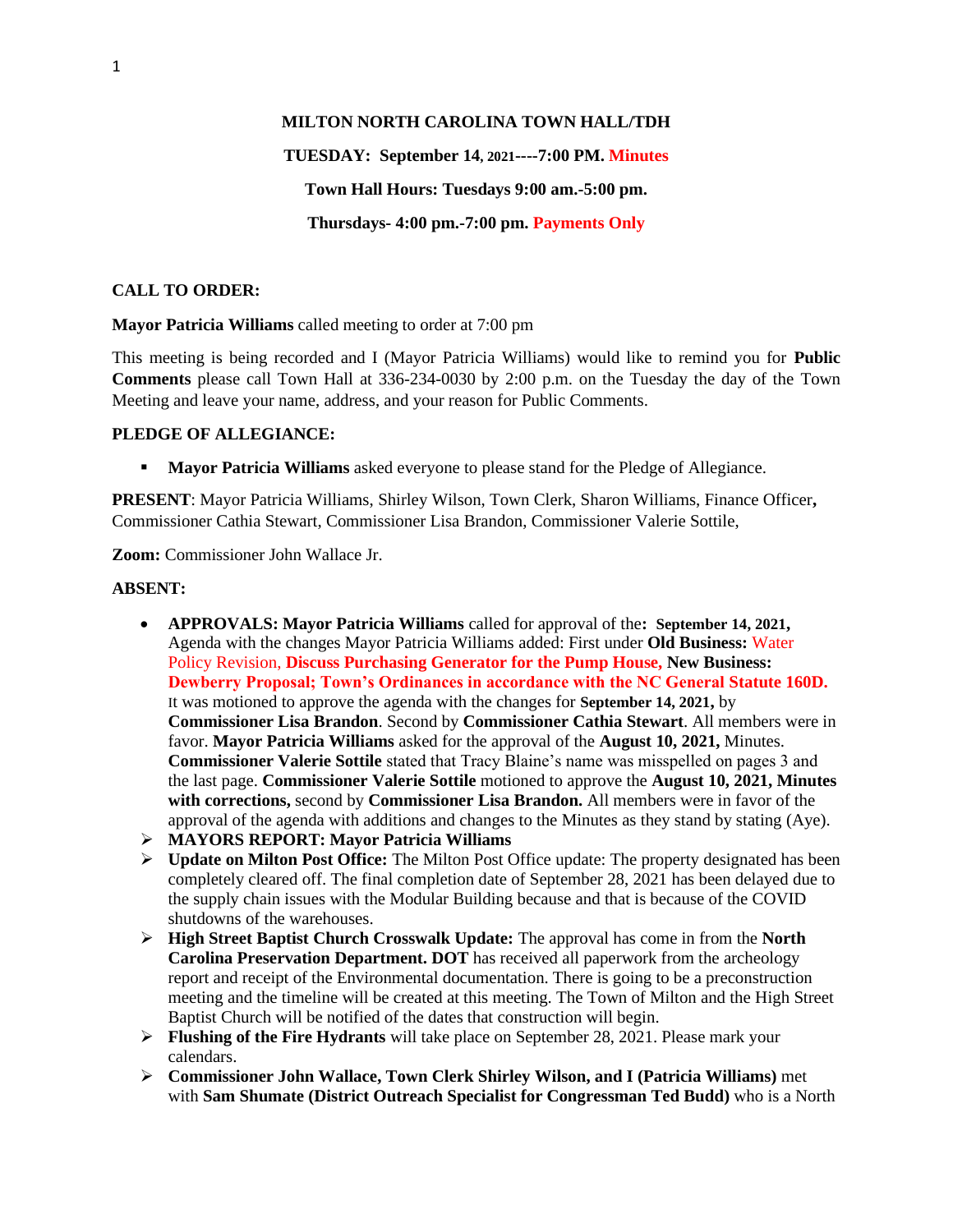Carolina District 13 Representative, Wednesday September 01, 2021. Discussed was what United States Congressman Ted Budd can do to help Milton. Mayor Pro-Tem Lisa Brandon was unable to attend.

- ➢ **Please check out the Town of Milton Website located on the** caswellcountynorthcarolina.gov website. It is now up and going. Thanks to Shirley Wilson for taking time to download Milton's information on our webpage.
- ➢ **Inserted in the August 2021 Water Bill** was contact information for the Milton Planning Board Members. Please contact a Planning Board member if you have any questions.
- ➢ **On Thursday September 09, 2021, I (Patricia Williams)** received a phone call from **Mr. Jesse Day** of the **Piedmont Triangle Regional Council** about an opportunity for a **UNC Chapel Hill four-member team** to come to Milton and help with the new **North Carolina General Statute 160D on Milton's Land Development.** This opportunity will greatly benefit the **Milton Planning Board** and the **Town of Milton** if it works out.
- ➢ Thanks to the **Town of Milton** and the **TDH** contributors for the wonderful ramp that Michael Behler built for those that need walking assistance.

**STAFF REPORTS: Finance Officer Sharon Williams**: The first report is **General Fund:** Through **August the target is 17%** and our **Income** through **August 2021 is 12%** but our **Spending is 13%.** Within target on both, they equaled out. In August we had **Income** of **\$2838.86**. Our **Expenditures \$3499.62. In July Dues and Permits we had spent the majority of that and is at 80%. Commissioner Valerie Sottile asked Sharon if she anticipated any more Dues expenses and Sharon** stated a small amount. This was the bulk of what we usually spend. (Explained and (Discussed Increase Budget Line and will look at this for next year) The **Water Sewer Fund** our **Income** through two months is at **16%, Target at 17% and Expenses 14%. We had \$9982.00 come in and spent \$5523.00 and we are well within budget there. You will see on the Water Sewer Fund the ARPA Funds. We received ½ of the monies on August 5th, 2021, in the amount of \$23,424.26 for ARPA. We have until 2026 to spend this money** and should receive the same amount next year. These funds need to be kept separately, report separately and account for the income separately. It is in the Water Fund; we must spend it out of this fund. We found out we can put this **\$23, 24.26** in an Interest-bearing account but we cannot co-mingle it with other funds. We do have a **Capitol Management Trust Account** that we have **General Funds** in, but the funds cannot be put in that account. If all agree, I can talk to them to see if I **(Sharon Williams)**  can open a second account that we can move these funds into and as we need them, we can pull them out. I need the Councils approval. **Explained** by **Mayor Patricia Williams** that this was recommended. **Mayor Patricia Williams** asked for a motion for **Sharon to American National** to set up a **Capitol Management Reserve Fund Account** specified for the **ARPA Funds.** It was motioned by **Commissioner Cathia Stewart** that **Sharon Williams** goes to **American National** to set up a **Capitol Management Reserve Fund Account** specified for the **ARPA Funds** and second by **Commissioner Valerie Sottile**. All were in favor. **Bank Accounts: General Fund** at the end of **August \$13,944.00. Last Tuesday August 7, 2021, we had \$10,494.00. Water Sewer Fund** at the end of **August \$44,972.00**  and last week **\$43,125.85** of the amount **\$23,424.00** is **ARP** monies. Technically in the **Water Sewer** is **\$19,701.00. North Carolina Trust at the end of July 2021 is \$105,012.00.**

**OLD BUSINESS: Commissioner John Wallace** the update on Privatizing the Milton Water/Sewer System. Nothing to report this month. No change, only one company interested in the Privatization of the Sewer System.

**Mayor Patricia Williams: Discussion on spending the ARP monies:** I **(Patricia Williams)** given you something to look over and review in order to make a decision on how to spend the ARP monies. After looking through these items what could the Town of Milton use ARP funds for. It looks like under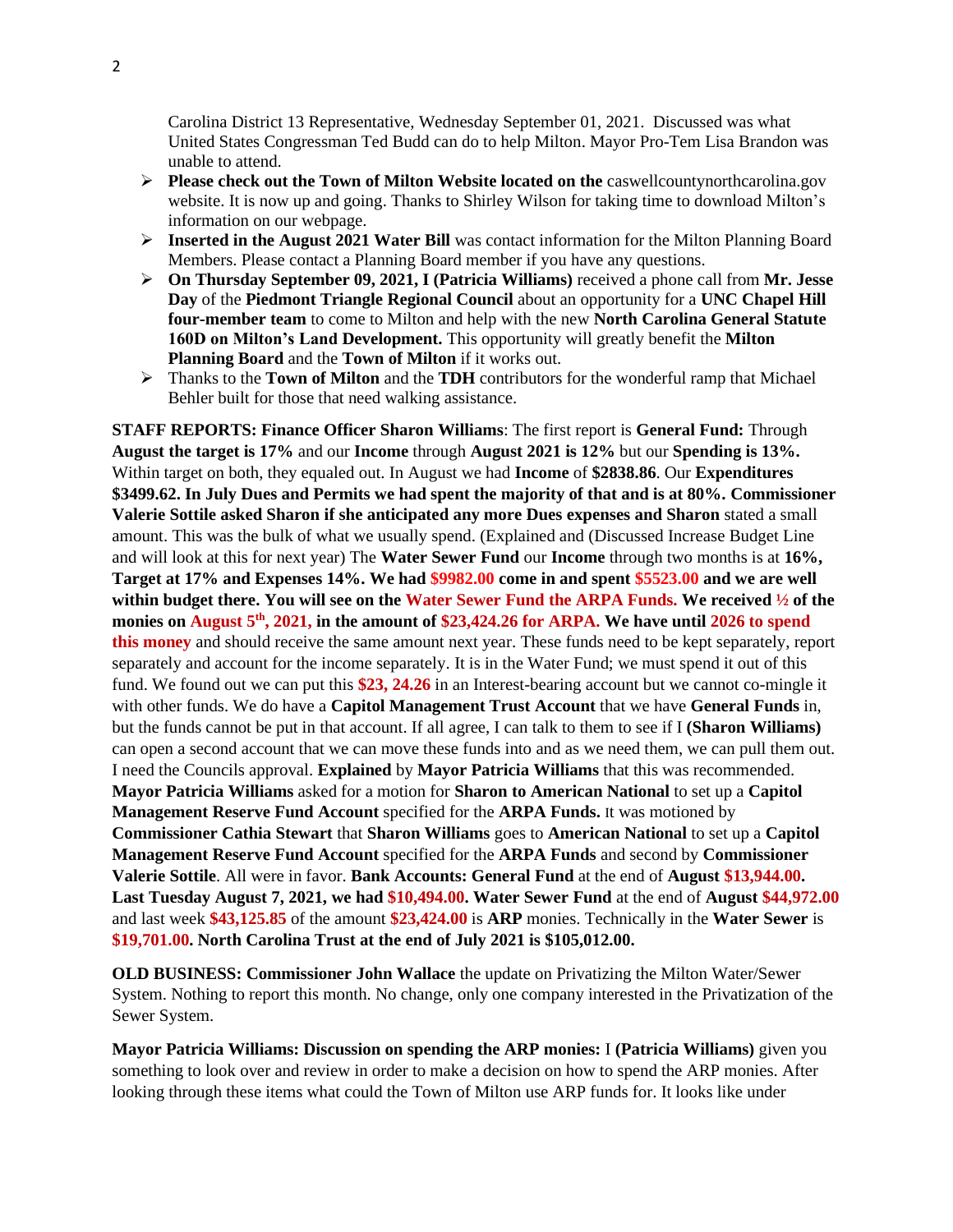**Investing in Water / Sewer Infrastructure and Broad Band Infrastructure** we could look at doing something. **Commissioner Cathia Stewart** stated **Essential Workers. Mayor Patricia** stated she wants to wait until we discuss the **CARES ACT** monies and talk about how we can give bonuses to our four **Essential Workers** that deal with the public on a regular basis and through the Pandemic and in the future. **Commissioner Cathia Stewart** asked about investing in the **Water Sewer**. **Mayor Patricia Williams** stated that is one of the things they recommended from the Zoom and Webinars meetings looking towards the future and future generations. Making sure we have good water and replacing old infrastructure which we stress over and over. **Maintenance** is one of the highest reasons why we cannot get ahead of the constant problems that we have with our pipes, fire hydrants, pumps, and meters. Looking and seeing what can be done with our **Water Sewer old infrastructure** is certainly something that can be done. We can replace the pipes, we can replace the fire hydrants, meters and look at second water sources which we definitely need here in the Town of Milton. These are things that will help Milton continue to live when we are long gone. As we move forward, if we all are in agreement, then we want to look at the water/sewer infrastructure. Later we are going to be talking about Dewberry's Proposal that will help us by giving us direction on how to move forward. **Commissioner Lisa Brandon** asked about **Public Health Emergency** (**Mayor Patricia Williams** explained). Discussed\*\* First Report for the **ARP Monies** will need to be in by October 31, 2021. We have not seen this report, it has not come out to the individual Municipalities yet as to what must be reported. They want us to have an earmark for these funds. **Mayor Patricia Williams** stated there is a lot of information online that everyone can look at. She also explained about a Public Health Department.

**Mayor Patricia Williams: Cost for making Business Row Safe: I (Mayor Patricia Williams** hands this over to **Commissioner Valerie Sottile so she can fill you in on the cost. Commissioner Valerie Sottile** stated she went down to **Business Row** and measured from where the last leveled spot was. This could get some conversation going on about the **Light fencing** that would look historic**. I (Valerie Sottile)** was looking at a Lowes fencing named Grand Empire Black Steel Pressed Point Decorative Fence Panel. The cost is \$34.18 for a 3.37 ft. (H)x4.12 ft (W) we measured from the point where we will start the fencing to the point at Aunt Millie's where the banisters start and that was **92ft.** If this fencing is used it would cost **\$1000.00 including tax not labor. This fencing does not require a lot of maintenance. Mayor Patricia Williams: stated she needs to ask Sharon Williams** what line item the monies would come out of. **Sharon Williams** stated it would come out of **Buildings and Grounds. Mayor Patricia Williams** explained that there will be a couple of shops where a rail would not be needed because the walkway runs evenly to the ground. Easy for loading and unloading.

Siren on the Water Tower: **Mayor Patricia Williams** reiterated what **Fire Chief Steve Harris** asked to place a siren on the Water Tower. The siren sounds off to let the town's people know when there is a natural disaster and structural fires. They will test the siren every Saturday at 12:00 noon just to make sure it was still working correctly. He will place it on the tower and keep it in working order. We will need documentation signed by him that he will be held liable for the siren. Town of Milton will be responsible for the electric bill. (**Discussion Commissioners)** It was motioned by **Commissioner Valerie Sottile** that after signing the documentation the Fire Department will install a siren on the Water Tower **Commissioner Lisa Brandon** second. All were in favor. **Mayor Patricia Williams** stated we will study the documentation the Milton Fire Station presents to make sure the Town of Milton is not held liable. **Water Policy Revision: Mayor Patricia Williams: explained the reasoning for the Water Policy Revision. Revisions needs to be made to make it the best policy possible. Under #3 Water will be cut off without notice after two months of non-payment. The revision needs to be when full payment has not been received for two months. There have been quite a few residents paying, but not paying the full amount due, just partial amounts. Therefore, their water bills are increasing because of**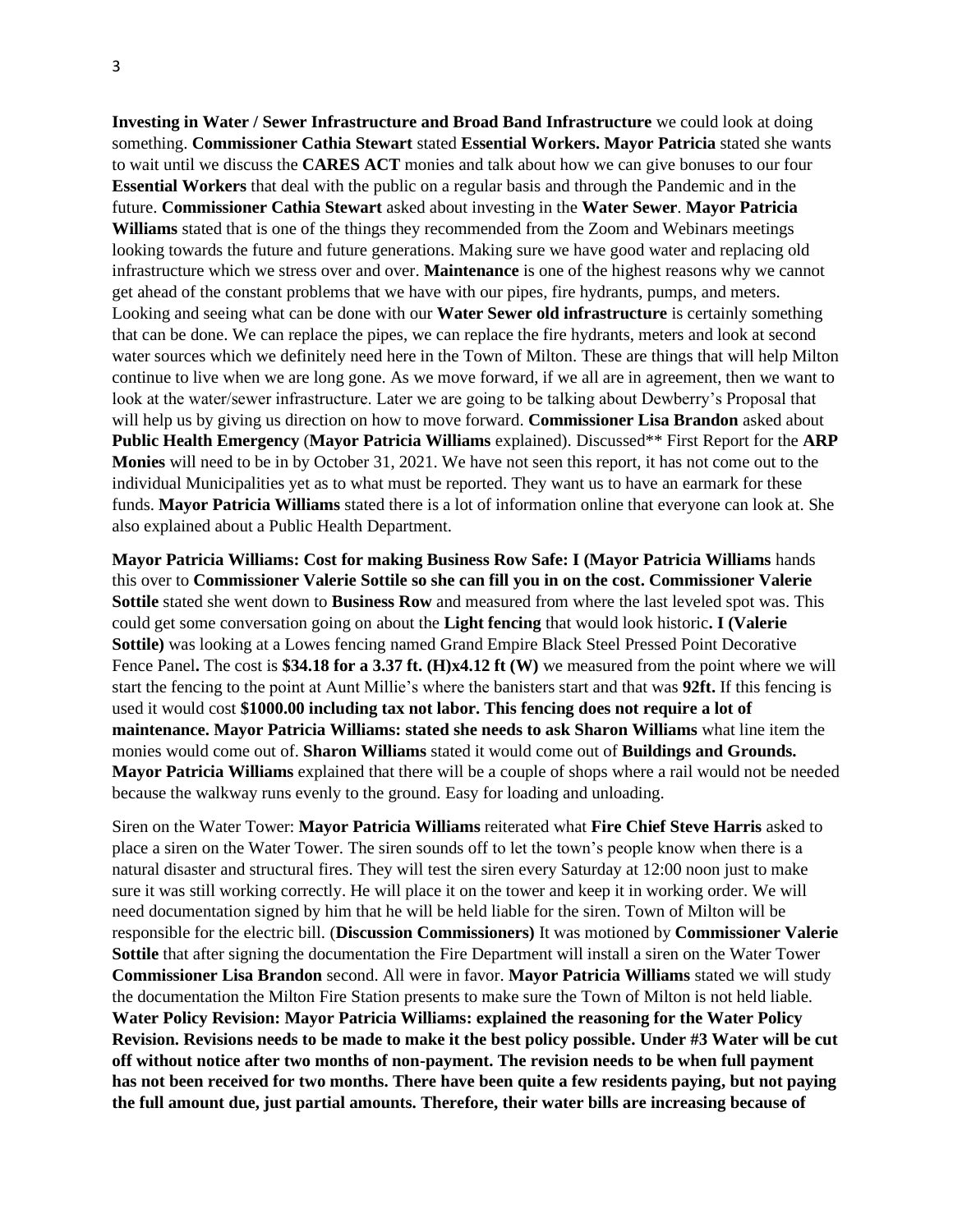**their lacking to pay the full amount. We need to tweak #3 (Explained) Town is lacking Revenue when the water bills are not paid in full, and the Town's bills are still going on. (Discussion) Water will be cut off without notice after two months of non-payment. PARTIAL PAYMENTS will not be considered a valid or full monthly payment. A \$50.00 service charge will be applied for reconnection of water. Outstanding balance must be paid in full before reconnection of water at the address. Water will be reconnected within 24-hour period. Mayor Patricia Williams: stated that in #7 A \$10.00 delinquent payment fee will be applied if the payment is not received on time.** 

**Commissioner Cathia Stewart commented** that the late payment (10.00) was too much. **Mayor Patricia Williams** asked for Commissioners comments**. Commissioner Lisa Brandon, Commissioner Valerie Sottile, Commissioner John Wallace stated \$10.00 is fair. Mayor Patricia Williams** asked for a motion for the additions be made to #3 and become effective immediately. It was motioned by Commissioner Lisa Brandon that the additions be made to the water policy become effective immediately. Commissioner John Wallace second the motion. All were in favor.

**Mayor Patricia Williams: Discussion for Purchasing a generator for the Pump House.** Discussion to see if the Commissioners are interested in purchasing a generator for the Pump House as winter approaches. Approximate cost will be \$500.00. You would have it in case you need it. All Commissioners agreed. Mayor Patricia Williams asked for a motion to ask the water supervisor to investigate purchasing a generator. It was motioned by Commissioner Cathia Stewart and second by Commissioner Valerie Sottile to move forward with this decision to purchase a generator. All were in favor.

#### **NEW BUSINESS: Mayor Patricia Williams: Computer Upgrade at the Pump House**

Reviewed the proposal **\$3, 832.00.** They have assured us that the water supervisor will be trained. Commissioner Lisa Brandon asked will he train a backup person and she volunteered. We need a vote because of this amount. It was motioned by Commissioner Lisa Brandon that the Town will move forward with signing the form for the proposal from Custom Control Unlimited for the computer upgrade at the Pump House. Second by Commissioner Cathia Stewart. All were in favor

**REMAINING MONIES FROM THE CARES ACT: Mayor Patricia Williams stated that in August she was informed that Milton had a remaining balance from the CARES ACT Monies of \$**31,033.39. The date has been extended to spend this money by December 30, 2021. **Mayor Patricia Williams** had distributed a packet listing items for which the funds could be used. (Discussed ideas for what the money could be used for and eligible for and created a list) Food Insecurities-Essential Workers is especially important, disinfectants, signs for doors, Mask, stand-alone hand sanitizer, Lysol spray, Microband spray, gloves, clean cloths, vacuum, plexiglass at desk, fire resistant filing cabinet, thermometer, projector, Mop, tables, or small desk.

#### **Mayor Patricia Williams: Dewberry Proposal**

**Commissioner Valerie Sottile** and I met with three people from **Dewberry.** The purpose for us meeting with these people was to see what kind of **Preliminary Engineering Report** that we could get to find out where we need to start repairing our old infrastructure. At the meeting with the County Commissioners one of the things they recommended was the Town of Milton needs a Plan. We got a proposal (could be lead service lines) (Discussed the proposal and Grant) Commissioner Valerie Sottile commented on the Dewberry Report stating she was impressed with them offering a Grant. Commissioner John Wallace commented and explained the situation with Dewberry in the past. (Mayor Patricia Williams stated we need a plan in place before the County Commissioners and our Legislature (ARP Funds) will help with monies for the infrastructure. Dewberry has the mapping of Milton and would not have to start from scratch. Commissioner Cathia Stewart made a motion that Dewberry move forward with the Preliminary Engineering Report. Suggestion from Valerie Sottile was to have a Town Attorney look at the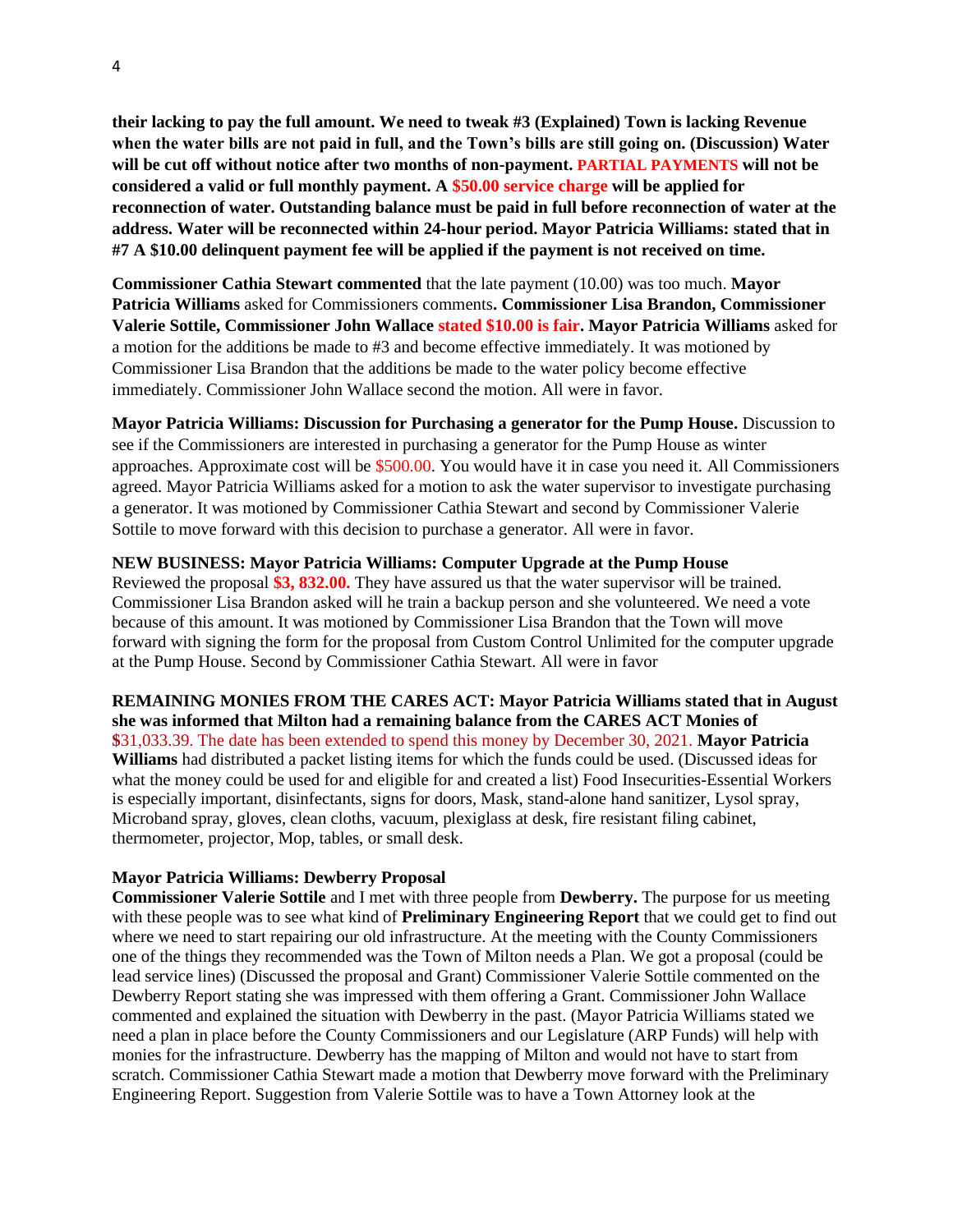Disclaimers. (Tabled until October, bring back up and contact the Attorney)

## **Mayor Patricia Williams**: **Town's Maintenance Ordinance in accordance with the North Carolina General Statue 160D**

**Mayor Patricia Williams** stated that the Planning Board met last night September 12, 2021, to discuss the Town's Maintenance Ordinance. (handout was distributed by Mayor Patricia Williams)The changes in this Ordinance has been added by the Planning Board one item (1) Grass should not be **higher than 5 inches** added to **(A) (2) (C**) Disposal be per local county and state directives **North Carolina General Statue 130A-Article 9** is the **Solid Waste Management**, **North Carolina General Statue 130A-Article 9 Part 2B Scrape Tires**, **North Carolina General Statue-Chapter 14-399** Home updated items made to this Town Ordinance in accordance with the **North Carolina General Statue 160D**. Discussion with Commissioners. **Take back to the Planning Board to discuss Grass no higher than five inches.**

**Commissioner Cathia Stewart: Co-Square:** Front of building repairs completed. At 40% capacity and have hit the goal of 12 coworking members. Collaborating with SBC and Chamber to offer coworking memberships, made possible through a grant from PEMC Helping Hands Grant. Anyone needing space for co-square contact Cori. County website up and running.

CEAD/Food systems---Regular meetings with PCC, 4P, and others. There is a broader food systems group meeting, started out talking with the Food Council and Farmers Market possible need for transition but some funding has been secured and we will be talking about a more far reaching need to coordinate this work with several other projects going on, including a sliding scale CSA. This is being facilitated by Resourceful Communities and anyone interested should contact Cori or Amanda. Working with PPFC to help them develop their role within the CEAD project.

Transitioning of the EDC Cathia Stewart's term ends December 2022, Gwen McGuire's term ends July 2022, Shirley Wilson's term ends March 2022.

Dr. Senegal resolution presentation next month Breakfast Hoe Down cancelled CEAD working with the mobile food unit Caswell County is ranking at #1

# **PUBLIC COMMENTS:**

#### **Samantha McCraw:**

- $\overline{\phantom{a}}$  Request first comment do not go against my 3 mins.
- $\ddot{\textbf{I}}$  I spent the last 2hrs and 50 mins. starring at Shirley's forehead
- $\overline{\text{M}}$  Missed one-third of the meeting because everyone is wearing mask
- $\overline{\text{}}$  Microphone is directed away from everyone
- $\overline{\phantom{a}}$  Making Motions and I cannot see who is raising your hand
- $\overline{\phantom{a}}$  John turned his head away from his computer and was muffled
- $\overline{\text{4}}$  You turned the Chat off
- $\overline{\phantom{a}}$  Four in view of the camera and Shirley behind and Sharon because I saw her
- $\leftarrow$  Chat should be enabled
- $\ddot{\bullet}$  Future Generations of this town
- $\overline{\text{4}}$  We have given ideas and you have dismissed every single one of them
- $\overline{\phantom{a} \bullet}$  All you want to do is vote on things before anything gets talked about
- $\pm$  I have a copy of the agenda for this meeting I heard what you wanted to add at the beginning